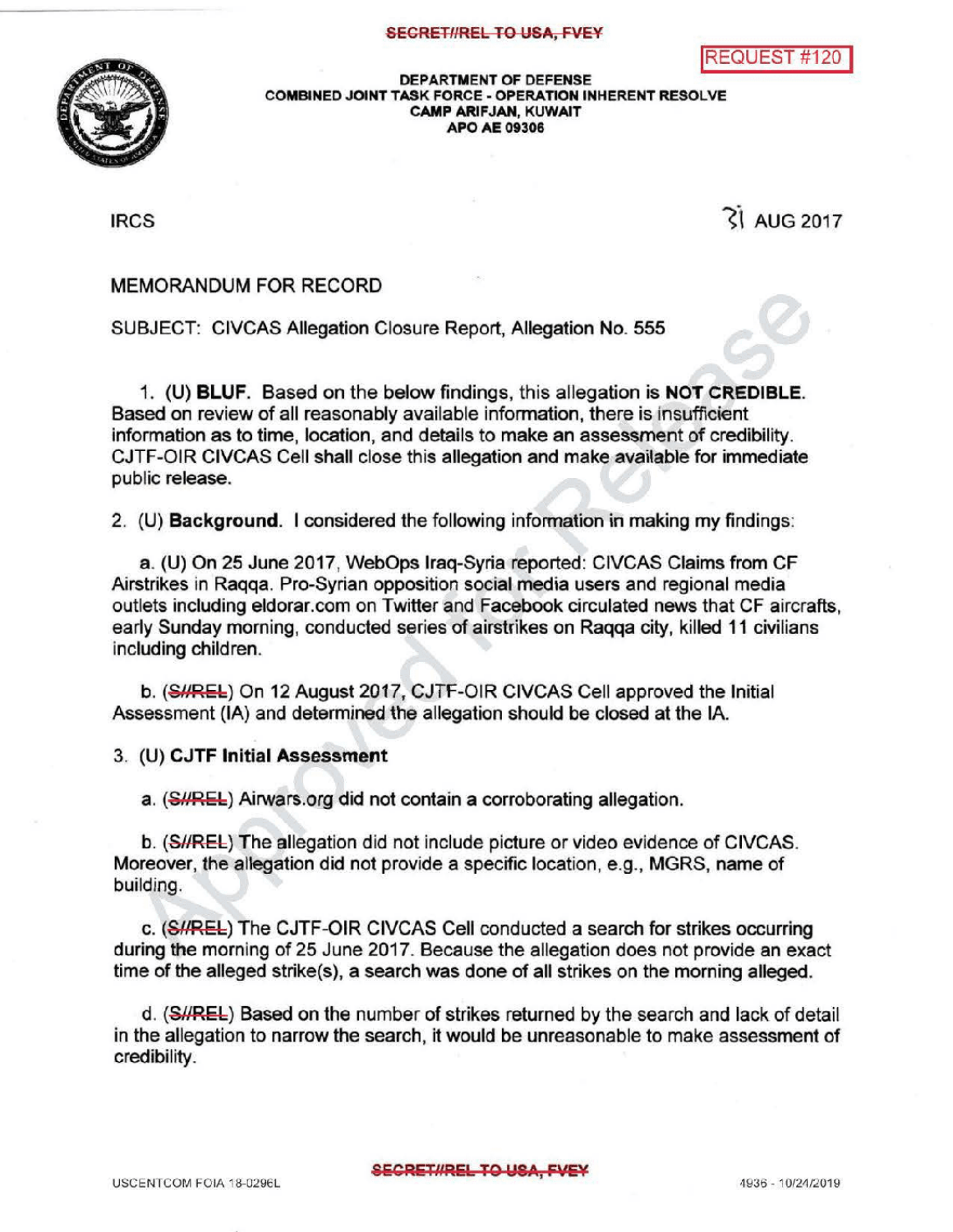## SEGRETI/REL TO USA, FVEY

IRCS SUBJECT: CIVCAS Allegation Closure Report, Allegation No. 555

e. (S//REL) Accordingly, CJTF-OIR CIVCAS Cell recommended closing this allegation at the Initial Assessment due to insufficient information as to time, location, and details to make an assessment of credibility.

4. (U) Action.

(U) I direct closure of this CIVCAS incident and that CJTF-OIR PAO publish the result of this CIVCAS assessment in a press release as soon as practicable.

| 5. (U) Point of contact is | (b)(3) 10 USC 130b; (b)(6) |
|----------------------------|----------------------------|
| (b)(6)                     |                            |
|                            |                            |

<sup>1</sup> Encls

1. Initial Assessment BG, USA<br>Chief of Staff BG, USA<br>Chief of Staff

 $R$